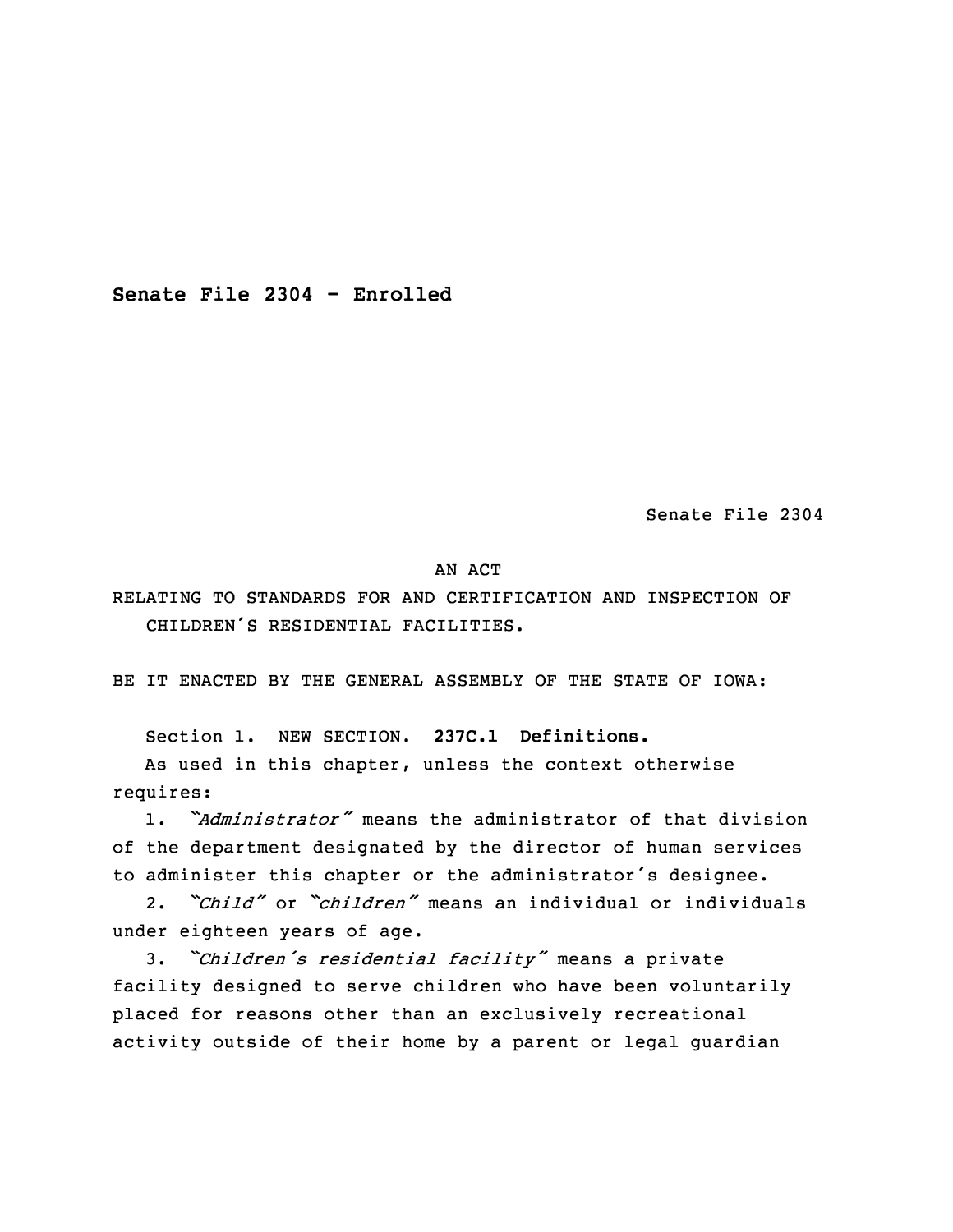and who are not under the custody or authority of the department of human services, juvenile court, or another governmental agency, that provides twenty-four hour care, including food, lodging, supervision, education, or other care on <sup>a</sup> full-time basis by <sup>a</sup> person other than <sup>a</sup> relative or guardian of the child, but does not include an entity providing any of the following:

*a.* Care furnished by an individual who receives the child of <sup>a</sup> personal friend as an occasional and personal guest in the individual's home, free of charge and not as <sup>a</sup> business.

*b.* Care furnished by an individual with whom <sup>a</sup> child has been placed for lawful adoption, unless that adoption is not completed within two years after placement.

*c.* Child care furnished by <sup>a</sup> child care facility as defined in section 237A.1.

*d.* Care furnished in <sup>a</sup> hospital licensed under chapter 135B or care furnished in <sup>a</sup> health care facility as defined in section 135C.1.

*e.* Care furnished by <sup>a</sup> juvenile detention home or juvenile shelter care home approved under section 232.142.

*f.* Care furnished by <sup>a</sup> child foster care facility licensed under chapter 237.

*g.* Care furnished by an institution listed in section 218.1.

*h.* Care furnished by <sup>a</sup> facility licensed under chapter 125.

*i.* Care furnished by <sup>a</sup> psychiatric medical institution for children licensed under chapter 135H.

4. *"Department"* means the department of human services. Sec. 2. NEW SECTION. **237C.2 Purpose.**

It is the policy of this state to provide appropriate protection for children who are separated from the direct personal care of their parents, relatives, or guardians and, therefore, the purpose of this chapter is to provide for the development, establishment, and enforcement of standards relating to the certification of children's residential facilities.

Sec. 3. NEW SECTION. **237C.3 Certification standards — consultation with other agencies.**

1. The department of human services shall consult with the department of education, the department of inspections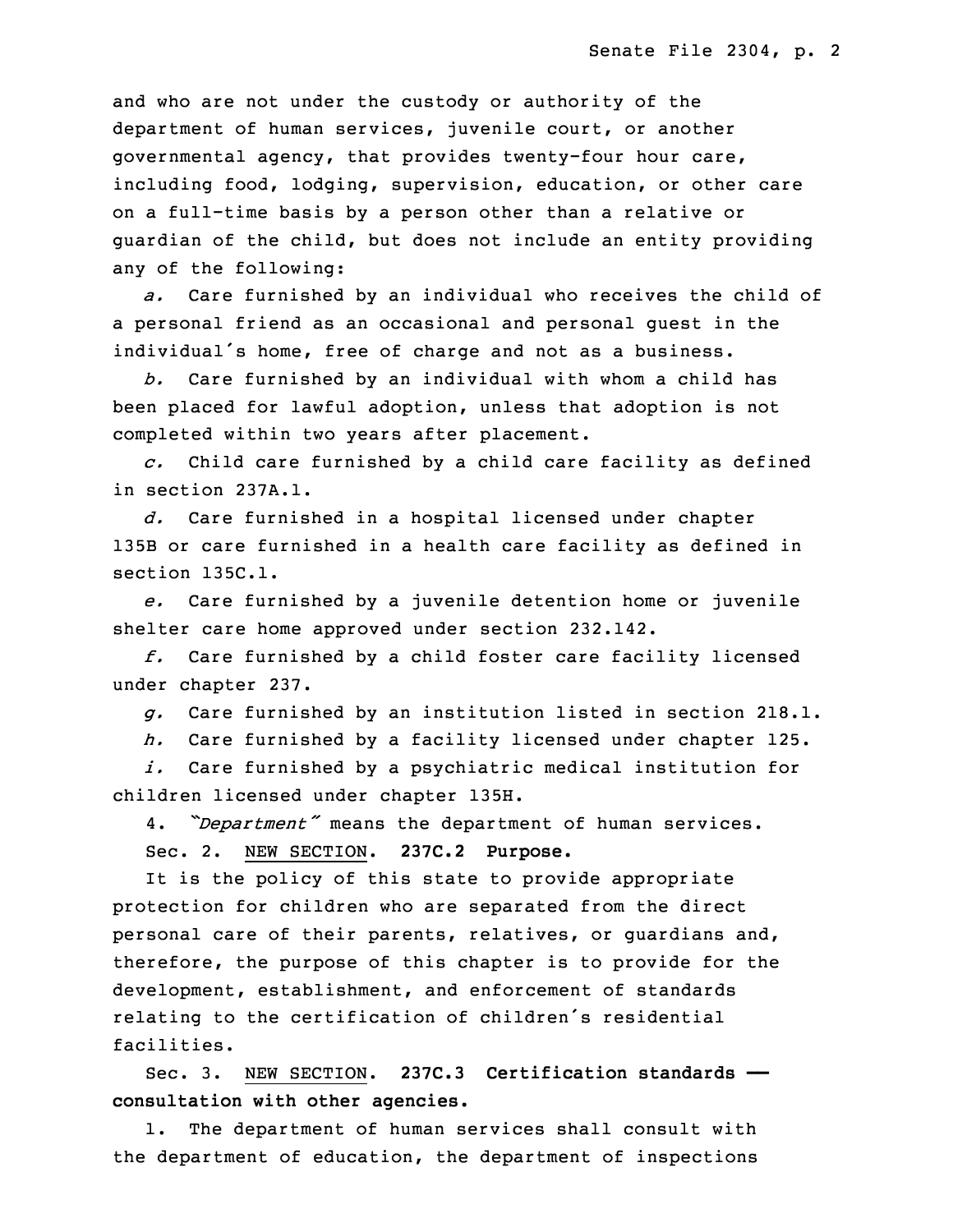and appeals, the department of public health, the state fire marshal, and other agencies as determined by the department of human services to establish certification standards for children's residential facilities in accordance with this chapter.

2. Standards established by the department under this chapter shall at <sup>a</sup> minimum address the basic health and educational needs of children; protection of children from mistreatment, abuse, and neglect; background and records checks of persons providing care to children in facilities certified under this chapter; the use of seclusion, restraint, or other restrictive interventions; health; safety; emergency; and the physical premises on which care is provided by <sup>a</sup> children's residential facility. The background check requirements shall be substantially equivalent to those applied under chapter 237 for <sup>a</sup> child foster care facility provider.

3. Standards established by the department under this chapter shall not regulate religious education curricula at children's residential facilities.

Sec. 4. NEW SECTION. **237C.4 Rules and standards — requirements.**

1. Except as otherwise provided in this section, the department shall adopt rules pursuant to chapter 17A to administer this chapter.

2. Before the administrator issues or reissues <sup>a</sup> certificate of approval to <sup>a</sup> children's residential facility under section 237C.6, the facility shall comply with standards adopted by the state fire marshal under chapter 100.

3. Rules governing sanitation, water, and waste disposal standards for children's residential facilities shall be adopted by the department of human services in consultation with the director of public health.

4. Rules governing educational programs and education services provided by children's residential facilities shall be adopted by the state board of education pursuant to section 282.34.

5. In the case of <sup>a</sup> conflict between rules and standards adopted pursuant to subsections 2 and 3 and local rules and standards, the more stringent requirement applies.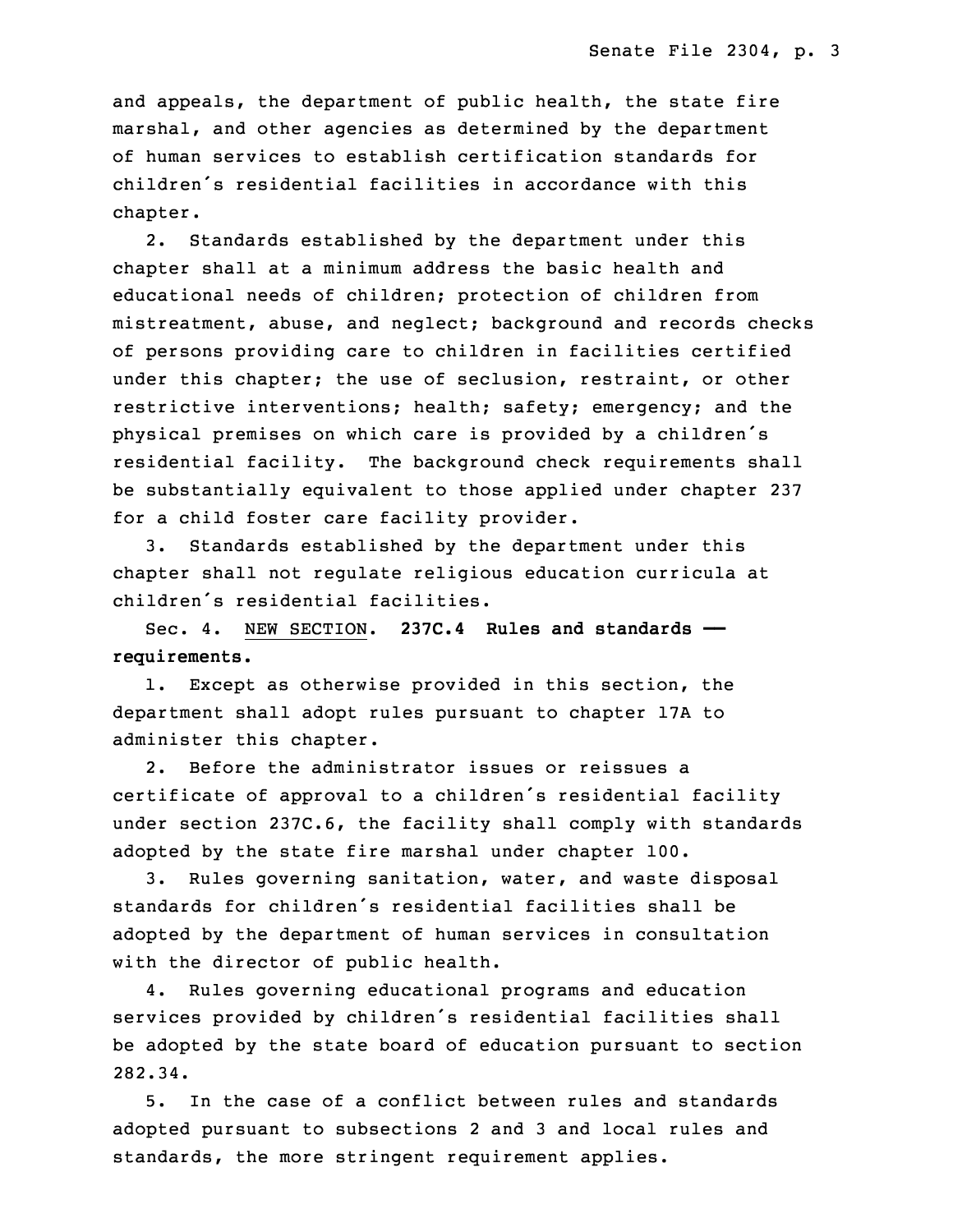6. Rules adopted under this section shall not regulate religious education curricula at children's residential facilities.

7. Prior to establishing, proposing, adopting, or modifying <sup>a</sup> standard or rule under section 237C.3, this section, or section 282.34, the department of human services or the department of education, as applicable, shall, at <sup>a</sup> minimum, do all of the following:

*a.* Publish the entire text of the proposed standard, rule, or modification on its internet site.

*b.* Make every reasonable effort to notify the children's residential facilities in this state of the proposed standard, rule, or modification.

*c.* Allow and invite any and all persons interested in the proposed standard, rule, or modification to submit written data, facts, opinions, comments, and arguments, which information shall be made publicly available and shall be filed with and maintained by the applicable department for at least five years from the date of submission to the applicable department.

Sec. 5. NEW SECTION. **237C.5 Certificate of approval — certification required.**

<sup>A</sup> person shall not operate <sup>a</sup> children's residential facility without <sup>a</sup> certificate of approval to operate issued by the administrator under this chapter.

Sec. 6. NEW SECTION. **237C.6 Certificate application and issuance —— denial, suspension, or revocation.**

1. <sup>A</sup> person shall apply for <sup>a</sup> certificate to operate <sup>a</sup> children's residential facility by completing and submitting to the administrator an application in <sup>a</sup> form and format approved by the administrator. The administrator shall issue or reissue <sup>a</sup> certificate of approval if the administrator determines that the applicant is or upon commencing operation will provide children's residential facility services in compliance with this chapter. <sup>A</sup> certificate of approval is valid for up to one year from the date of issuance for the period determined by the administrator in accordance with administrative rules providing criteria for making the determination.

2. The certificate of approval shall state on its face the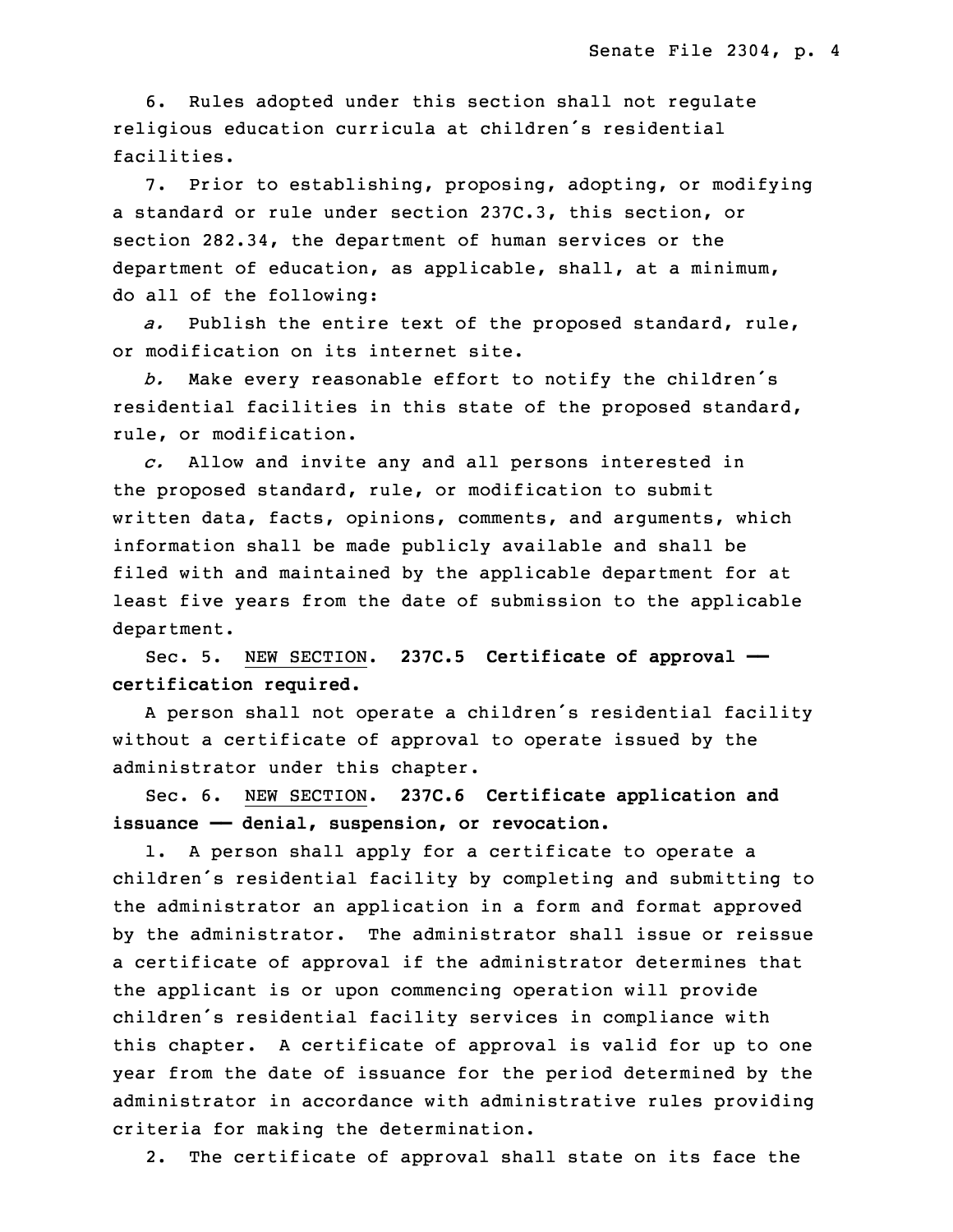name of the holder of the certificate, the particular premises for which the certificate is issued, and the number of children who may be cared for by the children's residential facility on the premises at one time under the certificate of occupancy issued by the state fire marshal or the state fire marshal's designee. The certificate of approval shall be posted in <sup>a</sup> conspicuous place in the children's residential facility.

3. The administrator may deny an application for issuance or reissuance of <sup>a</sup> certificate of approval or suspend or revoke <sup>a</sup> certificate of approval if the applicant or certificate holder, as applicable, fails to comply with this chapter or the rules adopted pursuant to this chapter or knowingly makes <sup>a</sup> false statement concerning <sup>a</sup> material fact or conceals <sup>a</sup> material fact on the application for the issuance or reissuance of <sup>a</sup> certificate of approval or in <sup>a</sup> report regarding operation of the children's residential facility submitted to the administrator. All operations of <sup>a</sup> children's residential facility shall cease during <sup>a</sup> period of suspension or revocation. The administrator shall suspend or revoke <sup>a</sup> certificate of approval of <sup>a</sup> children's residential facility that fails to comply with section 282.34.

Sec. 7. NEW SECTION. **237C.7 Restricted use of facility.**

<sup>A</sup> children's residential facility shall operate only in <sup>a</sup> building or on premises designated in the certificate of approval.

Sec. 8. NEW SECTION. **237C.8 Reports and inspections.**

The administrator may require submission of reports by <sup>a</sup> certificate of approval holder and shall cause at least one annual unannounced inspection of <sup>a</sup> children's residential facility to assess compliance with applicable requirements and standards. The inspections shall be conducted by the department of inspections and appeals in addition to initial, renewal, and other inspections that result from complaints or self-reported incidents. The department of inspections and appeals and the department of human services may examine records of <sup>a</sup> children's residential facility and may inquire into matters concerning the children's residential facility and its employees, volunteers, and subcontractors relating to requirements and standards for children's residential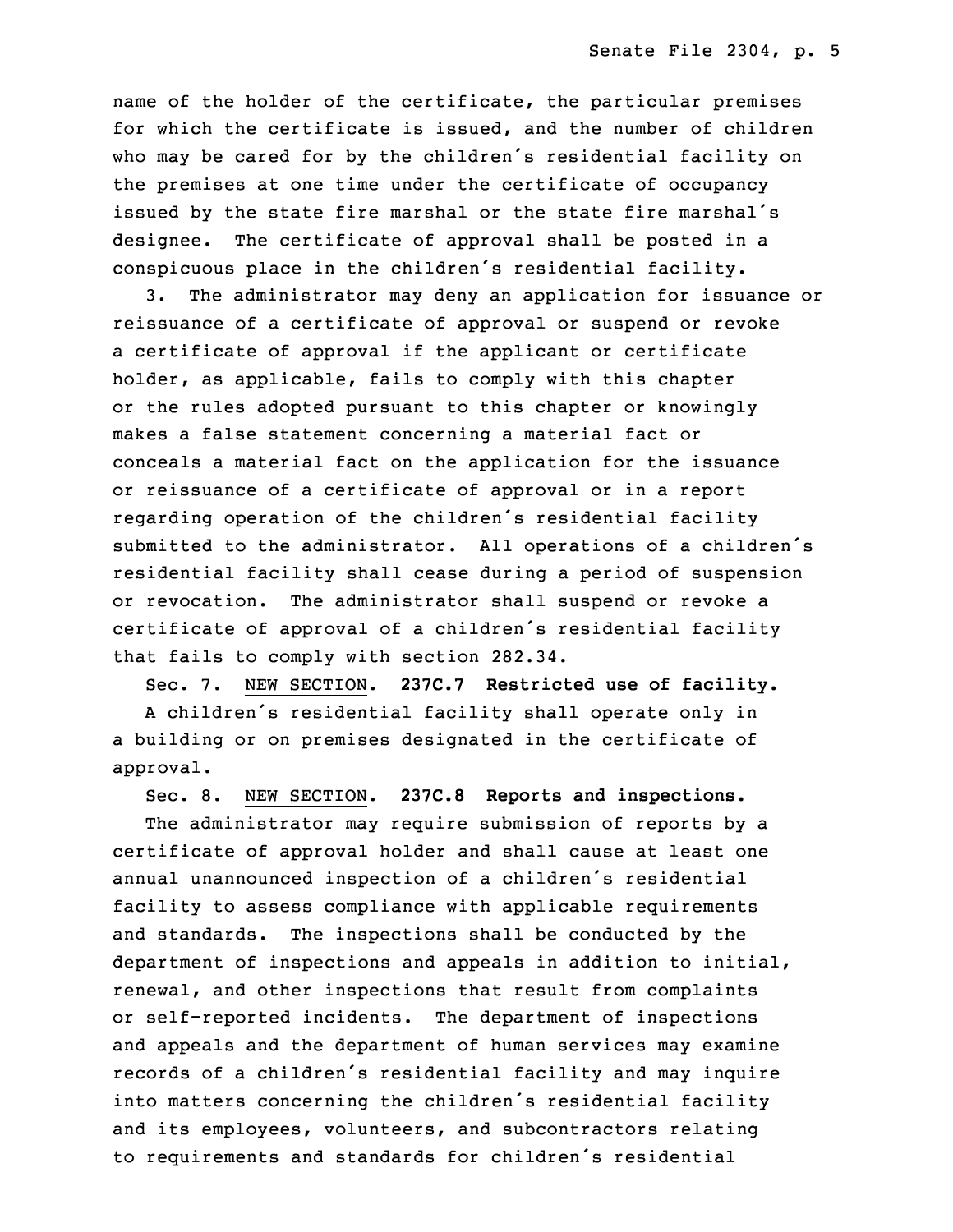facilities under this chapter.

Sec. 9. NEW SECTION. **237C.9 Injunctive relief —— civil action.**

1. <sup>A</sup> person who establishes, conducts, manages, or operates <sup>a</sup> children's residential facility without <sup>a</sup> certificate of approval required pursuant to this chapter, or <sup>a</sup> children's residential facility with <sup>a</sup> certificate of approval that is not operating in compliance with rules adopted pursuant to this chapter or section 282.34, may be restrained by temporary or permanent injunction from providing children's residential facility services or from other involvement with child care. The action may be instituted by the state or a county attorney.

2. The parent or legal guardian of <sup>a</sup> child who is placed in <sup>a</sup> children's residential facility, the state, the department of education, or the school district in which the children's residential facility is located, may bring <sup>a</sup> civil action seeking relief from conduct constituting <sup>a</sup> violation of this chapter or section 282.34 or to prevent, restrain, or remedy such violation. <sup>A</sup> civil action brought by the department of education under this subsection shall be limited to seeking relief from conduct constituting <sup>a</sup> violation of section 282.34. Multiple petitioners may join in <sup>a</sup> single action under this subsection.

3. If successful in obtaining injunctive relief under this section, the petitioner shall be awarded reasonable attorney fees and court costs.

Sec. 10. NEW SECTION. **237C.10 Notice and hearings — judicial review.**

The procedure governing notice and hearing to deny an application or suspend or revoke <sup>a</sup> certificate of approval shall be in accordance with rules adopted by the department.

Sec. 11. NEW SECTION. **282.34 Educational programs for children's residential facilities.**

1. <sup>A</sup> children's residential facility operating under <sup>a</sup> certificate of approval issued under chapter 237C shall do all of the following:

*a.* Provide an educational program and appropriate education services to children residing in the children's residential facility by contracting with the school district in which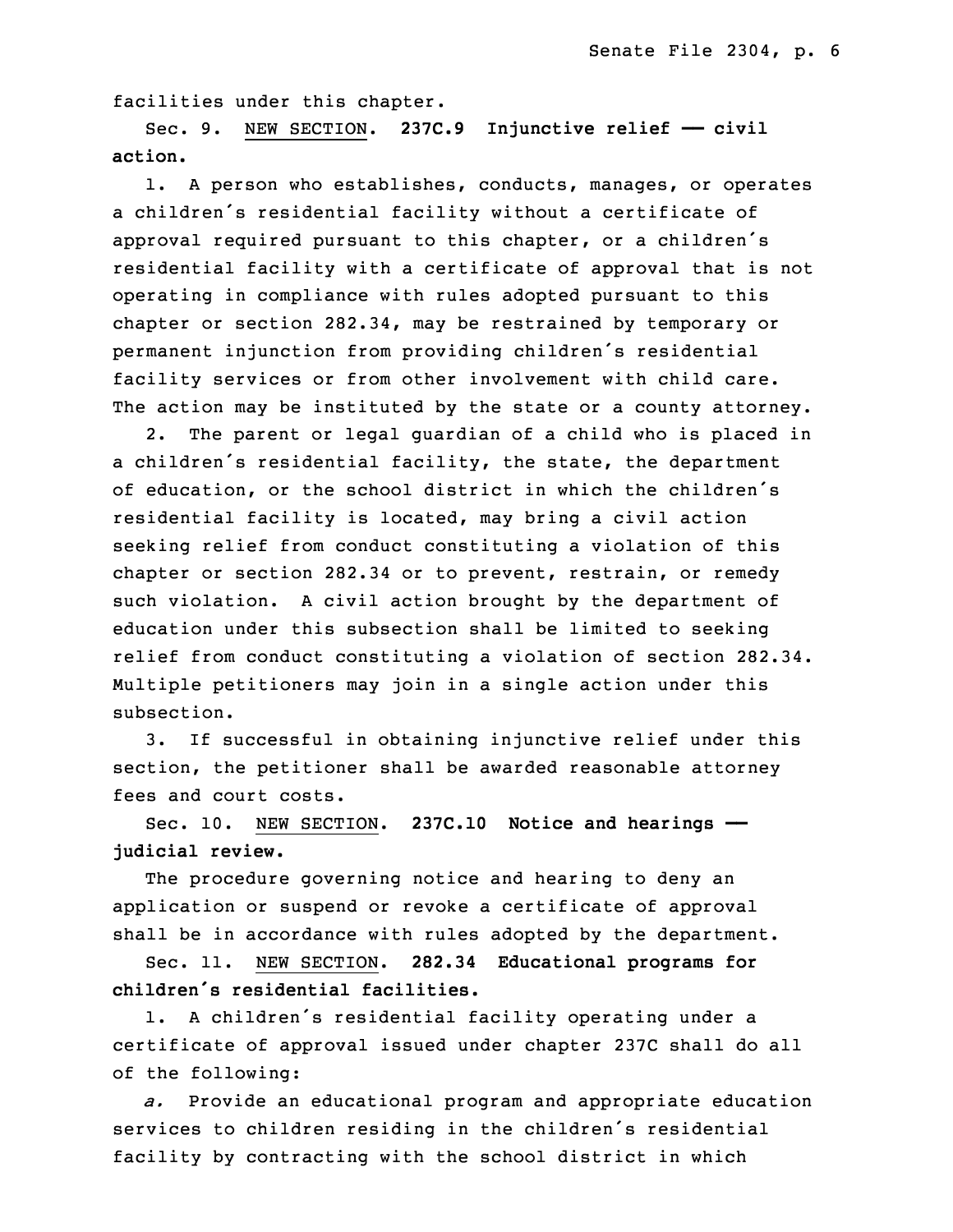the children's residential facility is located, contracting with an accredited nonpublic school, or becoming accredited as <sup>a</sup> nonpublic school through the standards and accreditation process described in section 256.11 and adopted by rule by the state board of education.

*b.* Display prominently in all of its major publications and on its internet site <sup>a</sup> notice accurately describing the educational program and educational services provided by the children's residential facility.

*c.* Include in any promotional, advertising, or marketing materials regarding the children's residential facility available in print, broadcast, or via the internet or by any other means all fees charged by the children's residential facility for the services offered or provided by the children's residential facility and its refund policy for the return of refundable portions of any fees. This paragraph shall not apply to sponsorship by <sup>a</sup> children's residential facility of public radio or public television broadcasts.

2. The state board of education shall adopt by rule pursuant to chapter 17A standards for the following:

*a.* Educational programs and appropriate educational services provided under this section.

*b.* Contracts between children's residential facilities and school districts or accredited nonpublic schools.

*c.* Notices displayed in accordance with subsection 1, paragraph *"b"*.

3. The department of education shall comply with the requirements of section 237C.4, subsection 7, regarding standards, rules, and modifications, and the responsibilities set forth for publication, notification, and receipt and maintenance of information filed with the department.

4. <sup>A</sup> contract that fails to comply with any of the requirements of subsection 1, or with standards adopted by the state board of education under subsection 2, is void.

5. Rules adopted under this section shall not regulate religious education curricula at children's residential facilities.

Sec. 12. REPEAL. Chapter 237B, Code 2016, is repealed. Sec. 13. REPORT REQUIREMENT. By January 1, 2017, the